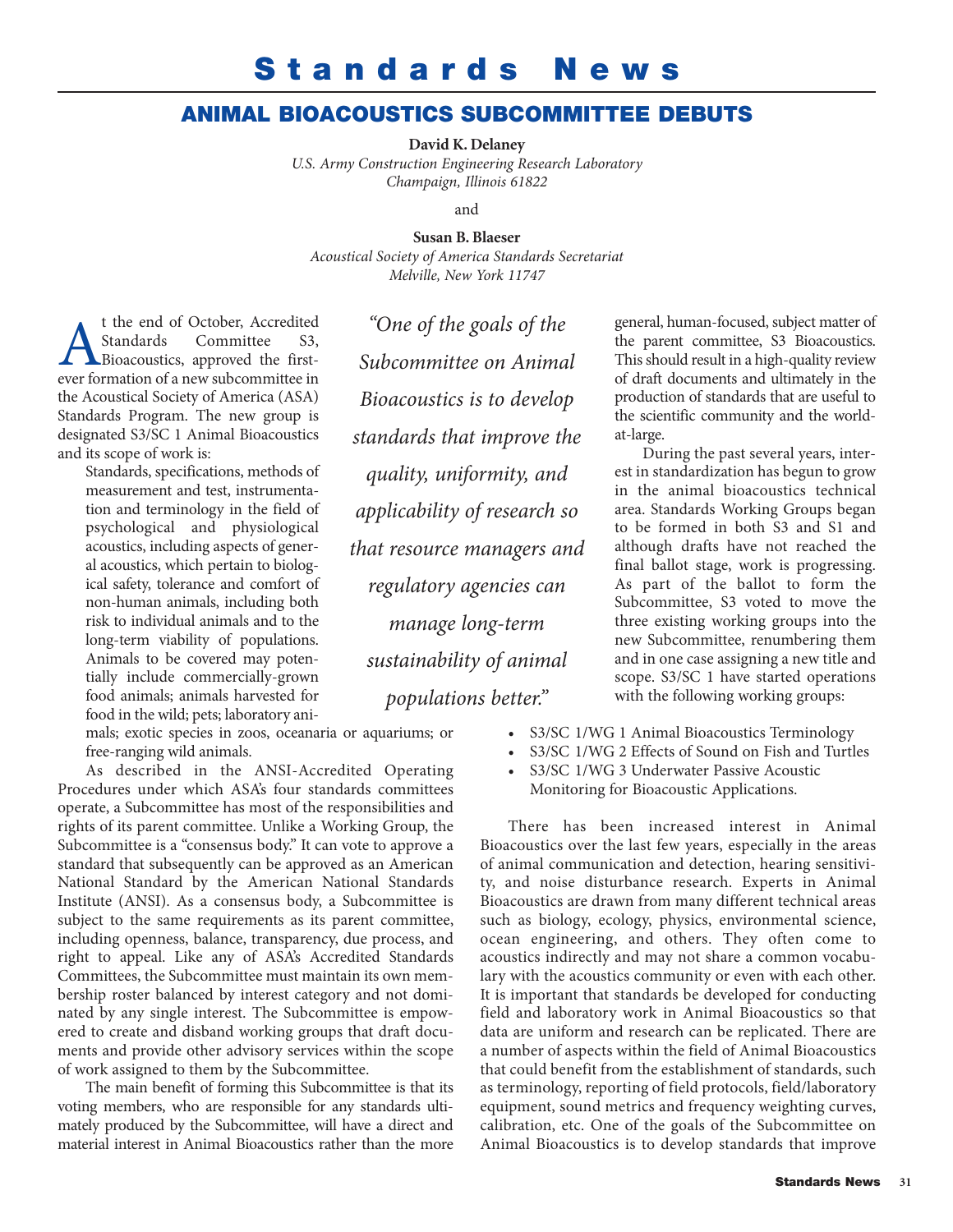**Table 1** – Membership of S3/SC 1 at its formation

| Member Organization                                        | Interest category |
|------------------------------------------------------------|-------------------|
| Acoustical Society of America                              | General interest  |
| American Academy of Otolaryngology - Head and Neck Surgery | User              |
| American Speech-Language Hearing Association               | User              |
| G.R.A.S. Sound & Vibration                                 | Producer          |
| International Association of Geophysical Contractors       | Trade Association |
| U.S. Army Aeromedical Research Laboratory                  | Government        |
| U.S. Army Construction Engineering Research Laboratory     | Government        |
|                                                            |                   |

the quality, uniformity, and applicability of research so that resource managers and regulatory agencies can manage long-term sustainability of animal populations better.

The Chair of the new Subcommittee is David K. Delaney, of the U.S. Army Construction Engineering Research Laboratory (USACERL). USACERL is a long-time member of ASC S3 as well as S1 and S12. Mr. Delaney's work focuses on the potential impacts of human activities on threatened and endangered species on military installations and other federal lands. At the New Orleans meeting, Whitlow Au agreed to accept the position of Vice Chair. His work focuses on marine bioacoustics, especially dealing with dolphins and whales but including other species, with interest in hearing processes, sound production mechanisms, sound characterization, remote acoustic sensing and hearing capabilities.

Procedurally, membership in the Subcommittee mirrors membership in any of the ASA's existing Accredited Standards Committees. Membership is on an organizational basis (companies, professional societies, trade associations, government agencies, etc.), with each member appointing representatives empowered to vote on its behalf. In the case of the Subcommittee, members may also opt-in to select membership in ASC S3 if they have an interest in the work of the parent committee as well. Likewise the existing members of ASC S3 were offered the option of becoming members of the Subcommittee if they have sufficient interest in Animal Bioacoustics. At the close of the ballot, seven of ASC S3's twenty-one existing organizational members requested membership in the new group. Table 1 shows the founding members of S3/SC 1, along with their interest category. Immediately upon approval of the formation of the Subcommittee several other organizations expressed interest in joining. (The current membership roster of each ASC and Subcommittee administered by ASA can be viewed on the Standards Information page of the ASA website at http://www.acosoc.org/standards/.) Committee and Subcommittee members pay an annual fee based on the size and type of organization they are and how many committees they join. The membership fee helps ASA offset part of the cost of maintaining the Standards Program. Anyone who would like information about joining this Subcommittee should contact the ASA Standards Manager, Susan Blaeser, at sblaeser@aip.org or 631-390-0215.

Participation in Standards Working Groups is open to subject-matter experts. There is no fee to participate in a Working Group and participation is not contingent upon affiliation with either an organizational member or ASA. The Standards Manager can provide information about working group membership, as well.

For information about any aspect of the ASA Standards Program, contact any of the following:

S1, Acoustics

Philip Battenberg, Chair, 262-567-9157 x 154, pbattenberg@quest-technologies.com Richard J. Peppin, Vice Chair, 410-290-7726, PeppinR@scantekinc.com

- S2, Mechanical Vibration and Shock Ronald L. Eshleman, Chair, 630-654-2254, vibinst@anet.com Ali T. Herfat, Vice Chair, 937-493-2898, Ali.Herfat@EmersonClimate.com
- S3, Bioacoustics

Craig Champlin, Chair, 512 471-6345, champlin@mail.utexas.edu David A. Preves, Vice Chair, 952-828-9264, dave\_preves@starkey.com

S3/SC 1, Animal Bioacoustics

David Delaney, Chair, 214-373-6744, David.Delaney@erdc.usace.army.mil Whitlow W.L. Au, Vice Chair, 808-247-5026, wau@hawaii.edu

S12, Noise

Robert D. Hellweg, Chair, 781-431-9176, Hellweg@HellwegAcoustics.com William J. Murphy, Vice Chair, 513-533-8125, wjm4@cdc.gov

## ASACOS

Paul D. Schomer, Chair & Standards Director, 217- 359-6602, schomer@schomerandassociates.com Susan B. Blaeser, Standards Manager, 631-390- 0215, sblaeser@aip.org